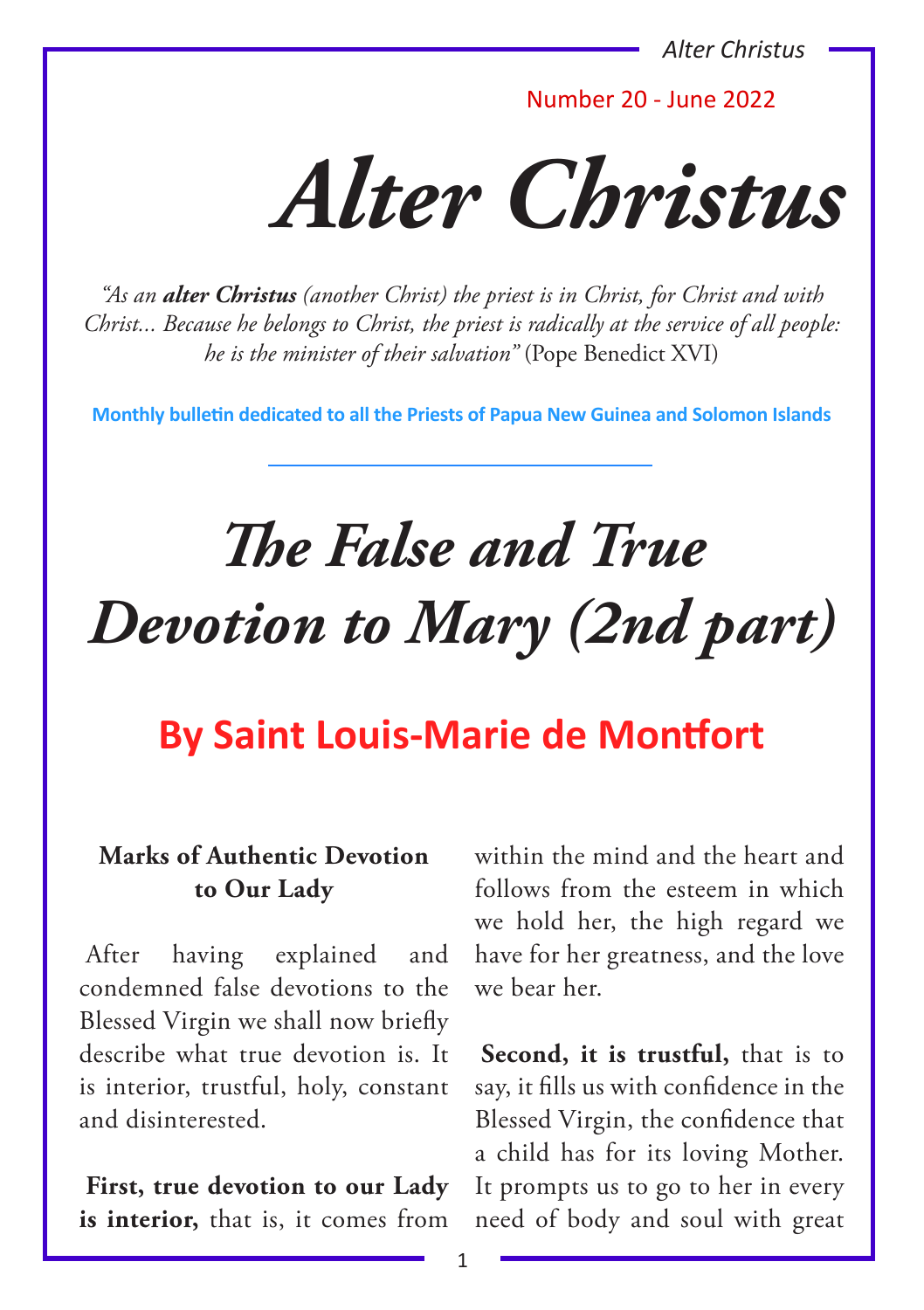## *June 2022*

simplicity, trust and affection. We implore our Mother's help always, everywhere, and for everything. We pray to her to be enlightened in our doubts, to be put back on the right path when we go astray, to be protected when we are tempted, to be strengthened when we are weakening, to be lifted up when we fall into sin, to be encouraged when we are losing heart, to be rid of our scruples, to be consoled in the trials, crosses and disappointments of life. Finally, in all our afflictions of body and soul, we naturally turn to Mary for help, with never a fear of importuning her or displeasing our Lord.

**Third, true devotion to our Lady is holy,** that is, it leads us to avoid sin and to imitate the virtues of Mary. Her ten principal virtues are: deep humility, lively faith, blind obedience, unceasing prayer, constant self-denial, surpassing purity, ardent love, heroic patience, angelic kindness, and heavenly wisdom.

**Fourth, true devotion to our Lady**  is constant. It strengthens us in

# **Saint Louis-Marie de Montfort**

Born poor. Studied in Paris, France, and ordained in 1700. Under Mary's inspiration, he founded the Daughters of Divine Wisdom, a religious institute of women devoted to the care of the desititute, and a brother organization, the Brothers of Saint Gabriel. During this work, he began his apostolate of preaching the Rosary and authentic Marian devotion. He preached Mary everywhere and to everyone. A member of the Third Order of Saint Dominic, Saint Louis was one of the greatest apostles of the Rosary in his day, and by means his miraculously



inspiring book, *The Secret of the Rosary*, he is still so today; the most common manner of reciting the Rosary is the method that originated with Saint Louis's preaching. In 1715, he founded the missionaries known as the Company of Mary or Montfort Missionaries.

His greatest contribution to the Church and world is Total Consecration to the Blessed Virgin. He propagated this in his day by preaching and after his own death by his other famous book *True Devotion to Mary*.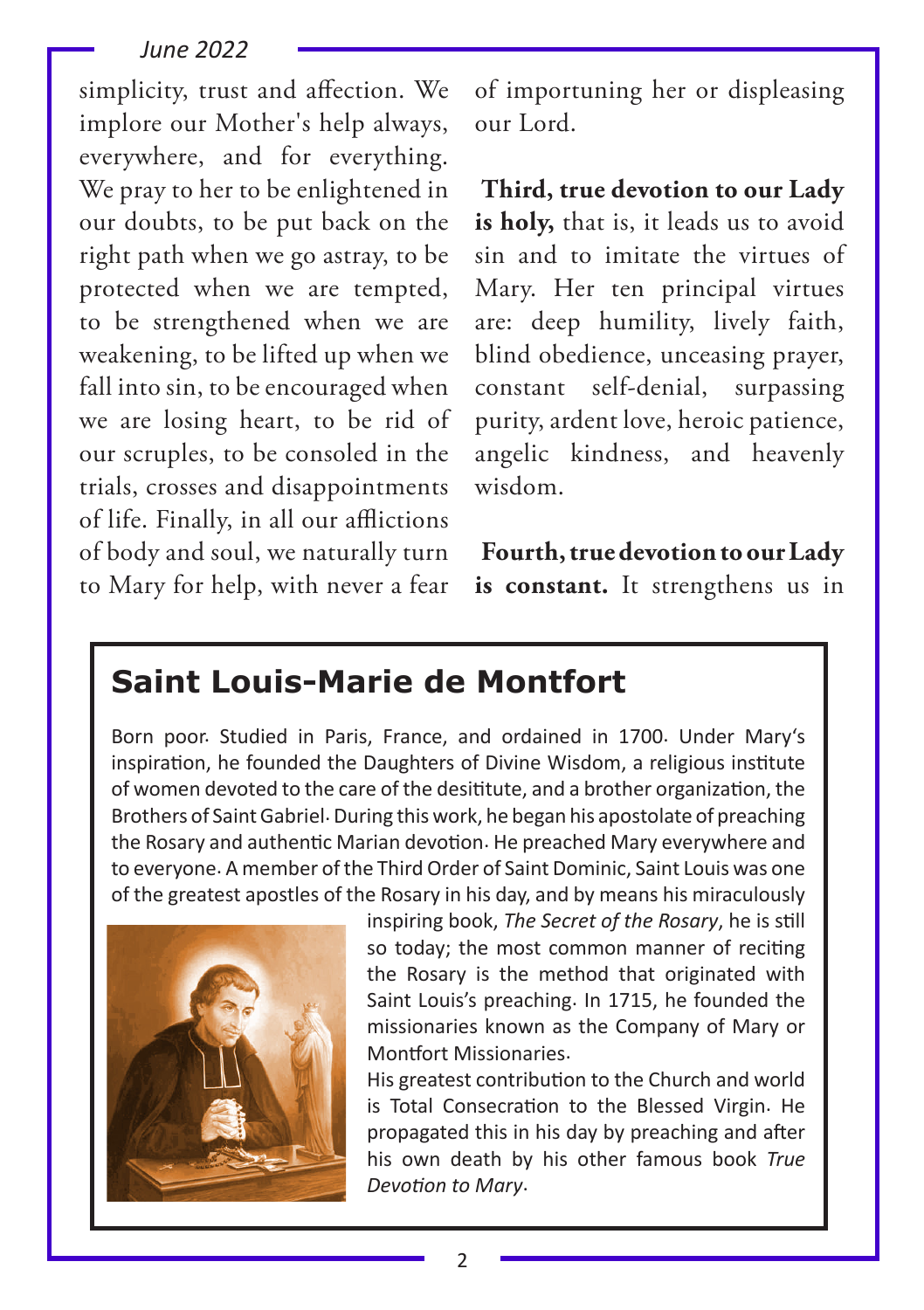#### *Alter Christus*

our desire to do good and prevents us from giving up our devotional practices too easily. It gives us the courage to oppose the fashions and maxims of the world, the vexations and unruly inclinations of the flesh and the temptations of the devil. Thus a person truly devoted to our Blessed Lady is not changeable, fretful, scrupulous or timid. We do not say however that such a person never sins or that his sensible feelings of devotion never change. When he has fallen, he stretches out his hand to his Blessed Mother and rises again. If he loses all taste and feeling for devotion, he is not at all upset because a good and faithful servant of Mary is guided in his life by faith in Jesus and Mary, and not by feelings.

**Fifth, true devotion to Mary is disinterested.** It inspires us to seek God alone in his Blessed Mother and not ourselves. The true subject of Mary does not serve his illustrious Queen for selfish gain. He does not serve her for temporal or eternal well-being but simply and solely because she has the right to be served and God alone in her. He loves her not so much because she is good to him or because he expects something from her, but

simply because she is lovable. That is why he loves and serves her just as faithfully in weariness and dryness of soul as in sweet and sensible fervour. He loves her as much on Calvary as at Cana. How pleasing and precious in the sight of God and his holy Mother must these servants of Mary be, who serve her without any self-seeking. How rare they are nowadays! It is to increase their number that I have taken up my pen to write down what I have been teaching with success both publicly and in private in my missions for many years.

I have already said many things about the Blessed Virgin and, as I am trying to fashion a true servant of Mary and a true disciple of Jesus, I have still a great deal to say, although through ignorance, inability, and lack of time, I shall leave infinitely more unsaid.

But my labour will be well rewarded if this little book falls into the hands of a noble soul, a child of God and of Mary, born not of blood nor the will of the flesh nor of the will of man. My time will be well spent if, by the grace of the Holy Spirit, after having read this book he is convinced of the supreme value of the solid devotion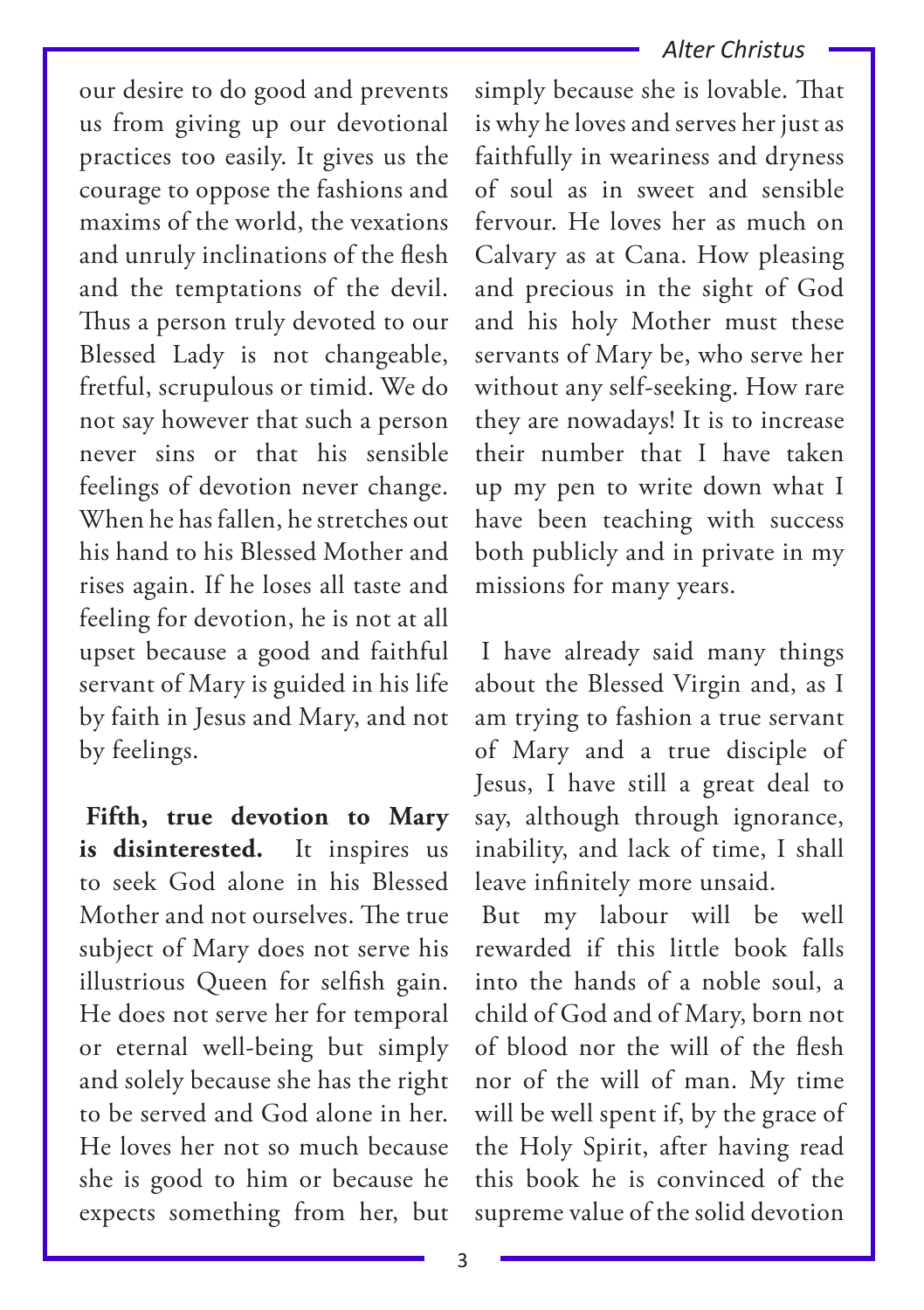#### *June 2022*

to Mary I am about to describe. If I thought that my guilty blood could help the reader to accept in his heart the truths that I set down in honour of my dear Mother and Queen, I, her most unworthy child and slave, would use it instead of ink to write these words. I would hope to find faithful souls who, by their perseverance in the devotion I teach, will repay her for the loss she has suffered through my ingratitude and infidelity.

I feel more than ever inspired to believe and expect the complete fulfilment of the desire that is deeply engraved on my heart and what I have prayed to God for over many years, namely, that in the near or distant future the Blessed Virgin will have more children, servants and slaves of love than ever before, and that through them Jesus, my dear Lord, will reign more than ever in the hearts of men.

I clearly foresee that raging beasts will come in fury to tear to pieces with their diabolical teeth this little book and the one the Holy Spirit made use of to write it, or they will cause it at least to lie hidden in the darkness and silence of a chest and so prevent it from seeing the light of day. They will even attack and persecute those who read it and

put into practice what it contains. But no matter! So much the better! It even gives me encouragement to hope for great success at the prospect of a mighty legion of brave and valiant soldiers of Jesus and Mary, both men and women, who will fight the devil, the world, and corrupt nature in the perilous times that are sure to come.

"Let the reader understand. Let him accept this teaching who can."

# **Principal Practices of Devotion to Mary**

**There are several interior practices of true devotion to the Blessed Virgin.** Here briefly are the main ones:

**(1)** Honouring her, as the worthy Mother of God, by the cult of hyperdulia, that is, esteeming and honouring her more than all the other saints as the masterpiece of grace and the foremost in holiness after Jesus Christ, true God and true man.

**(2)** Meditating on her virtues, her privileges and her actions.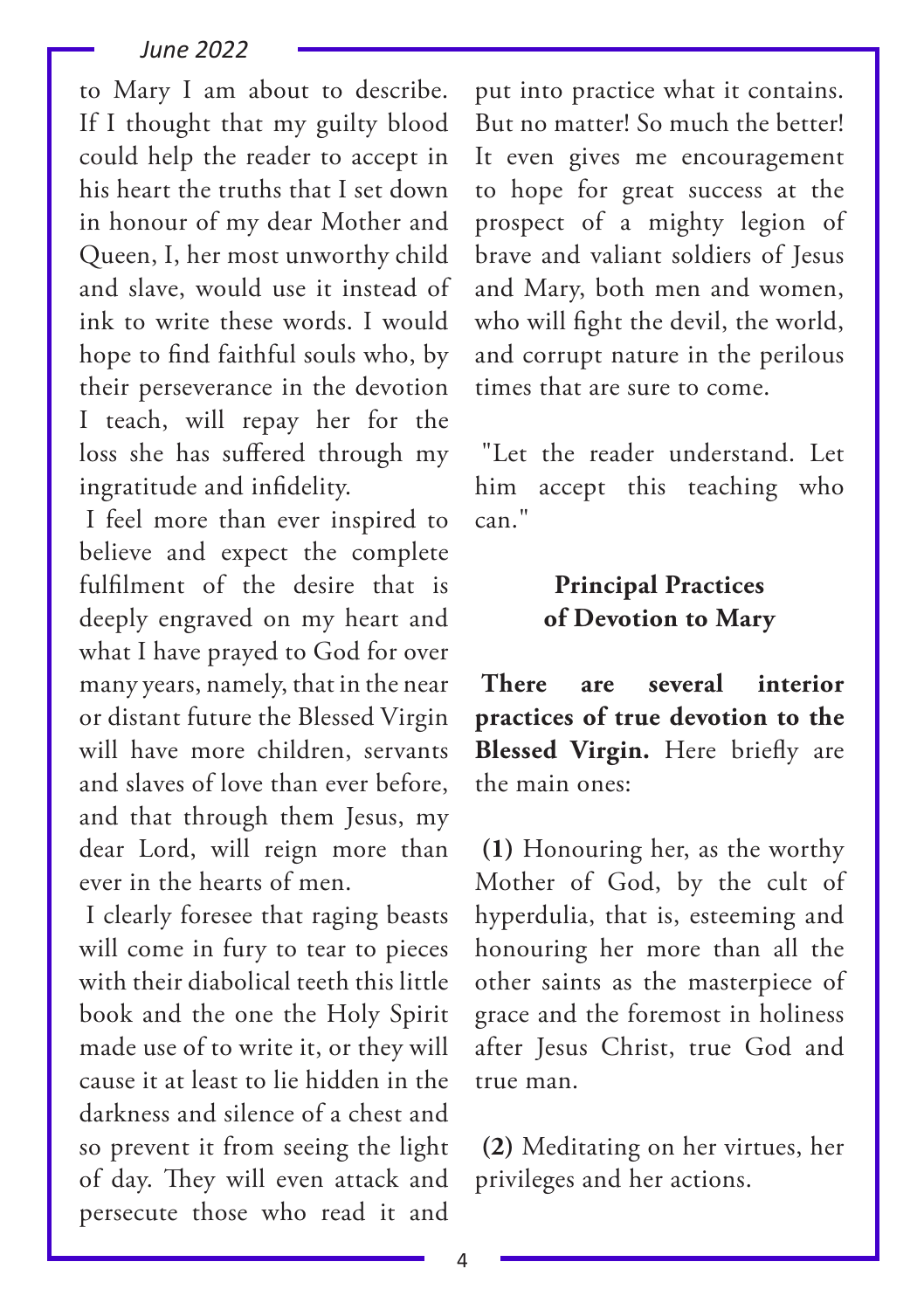# *Alter Christus*

**(3)** Contemplating her sublime dignity.

**(4)** Offering to her acts of love, praise and gratitude.

**(5)** Invoking her with a joyful heart.

**(6)** Offering ourselves to her and uniting ourselves to her.

**(7)** Doing everything to please her.

**(8)** Beginning, carrying out and completing our actions through her, in her, with her, and for her in order to do them through Jesus, in Jesus, with Jesus, and for Jesus, our last end. We shall explain this last practice later.

**True devotion to our Lady has also several exterior practices.**  Here are the principal ones:

**(1)** Enrolling in her confraternities and joining her sodalities.

**(2)** Joining religious orders dedicated to her.

**(3)** Making her privileges known

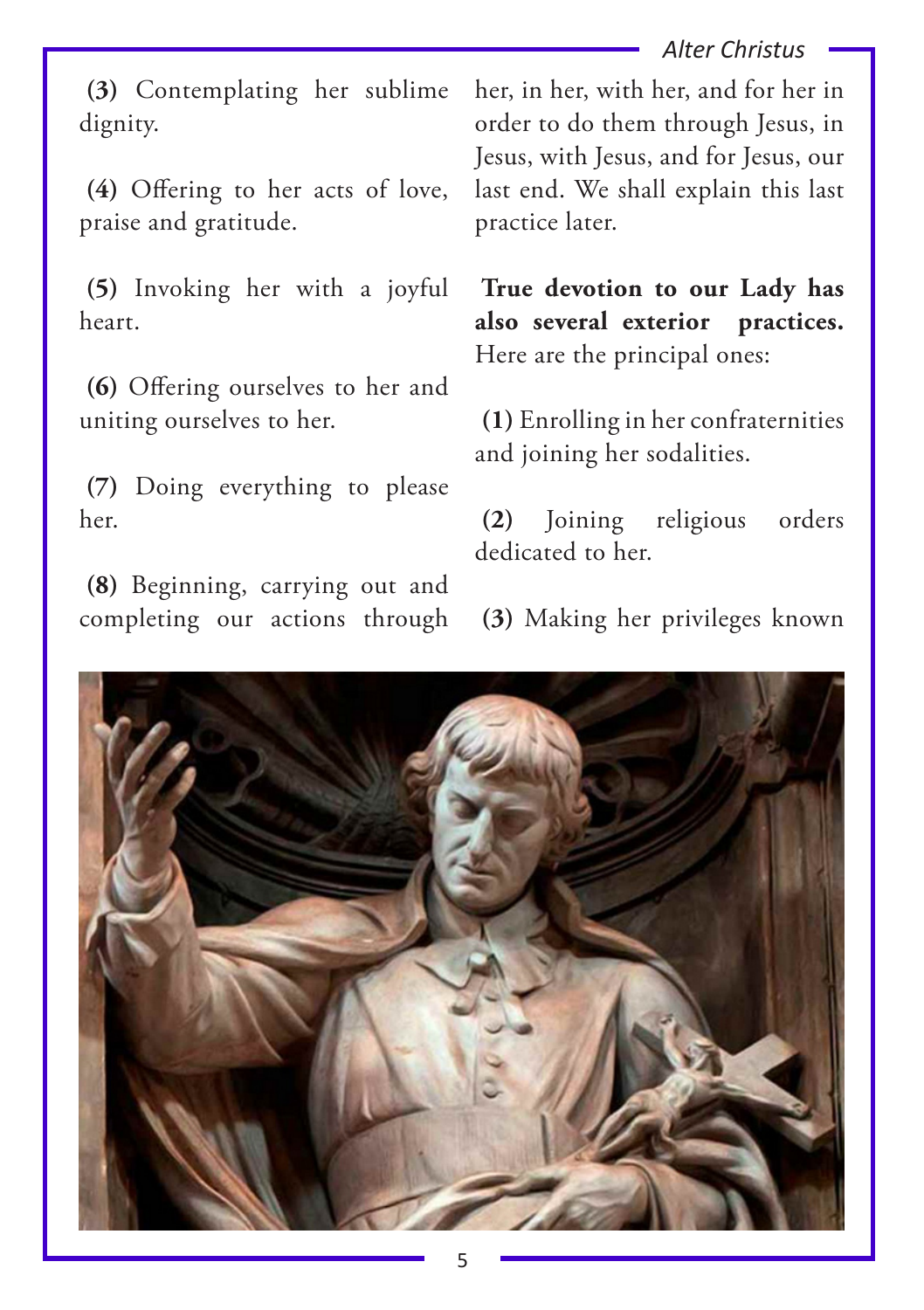*June 2022* and appreciated.

**(4)** Giving alms, fasting, performing interior and exterior acts of self-denial in her honour.

**(5)** Carrying such signs of devotion to her as the rosary, the scapular, or a little chain.

**(6)** Reciting with attention, devotion and reverence the fifteen decades of the Rosary in honour of the fifteen principal mysteries of our Lord, or at least five decades in honour of the Joyful mysteries - the Annunciation, the Visitation, the Birth of our Lord, the Purification, the Finding of the Child Jesus in the temple; or the Sorrowful mysteries: the Agony in the Garden, the Scourging, the Crowning with

thorns, the Carrying of the Cross, and the Crucifixion; or the Glorious mysteries: The Resurrection of our Lord, the Ascension, the Descent of the Holy Spirit, the Assumption of our Lady, body and soul, into heaven, the Crowning of Mary by the Blessed Trinity.

One may also choose any of the following prayers: the Rosary of six or seven decades in honour of the years our Lady is believed to have spent on earth; the Little Crown of the Blessed Virgin in honour of her crown of twelve stars or privileges; the Little Office of our Lady so widely accepted and recited in the Church; the Little Psalter of the Blessed Virgin, composed in her honour by St. Bonaventure, which is so heart-warming, and so

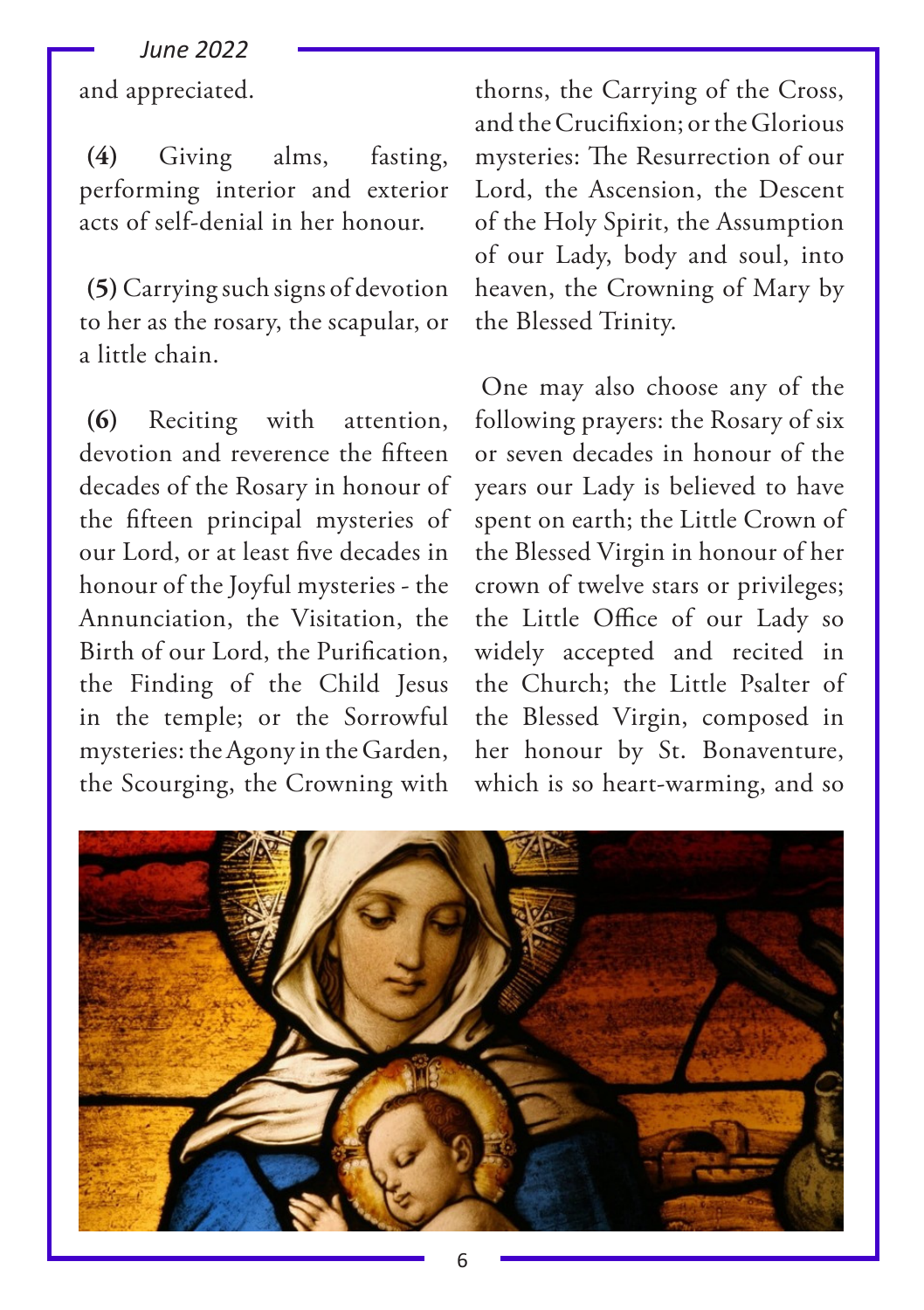devotional that you cannot recite it without being moved by it; the fourteen Our Fathers and Hail Marys in honour of her fourteen joys. There are various other prayers and hymns of the Church, such as, the hymns of the liturgical seasons, the Ave Maris Stella, the O Gloriosa Domina ; the Magnificat and other prayers which are found in all prayer-books.

**(7)** Singing hymns to her or teaching others to sing them.

**(8)** Genuflecting or bowing to her each morning while saying for example sixty or a hundred times, "Hail Mary, Virgin most faithful", so that through her intercession with God we may faithfully correspond with his graces throughout the day; and in the evening saying "Hail Mary, Mother of Mercy", asking her to obtain God's pardon for the sins we have committed during the day.

**(9)** Taking charge of her confraternities, decorating her altars, crowning and adorning her statues.

**(10)** Carrying her statues or having others carry them in procession,

or keeping a small one on one's person as an effective protection against the evil one.

**(11)** Having statues made of her, or her name engraved and placed on the walls of churches or houses and on the gates and entrances of towns, churches and houses.

**(12)** Solemnly giving oneself to her by a special consecration.

The Holy Spirit has inspired saintly souls with other practices of true devotion to the Blessed Virgin, all of which are conducive to holiness. You can read of them in detail in "Paradise opened to Philagia", a collection of many devotions practised by holy people to honour the Blessed Virgin, compiled by Fr. Paul Barry of the Society of Jesus. These devotions are a wonderful help for souls seeking holiness provided they are performed in a worthy manner, that is:

**(1)** With the right intention of pleasing God alone, seeking union with Jesus, our last end, and giving edification to our neighbour.

**(2)** With attention, avoiding willful distractions.